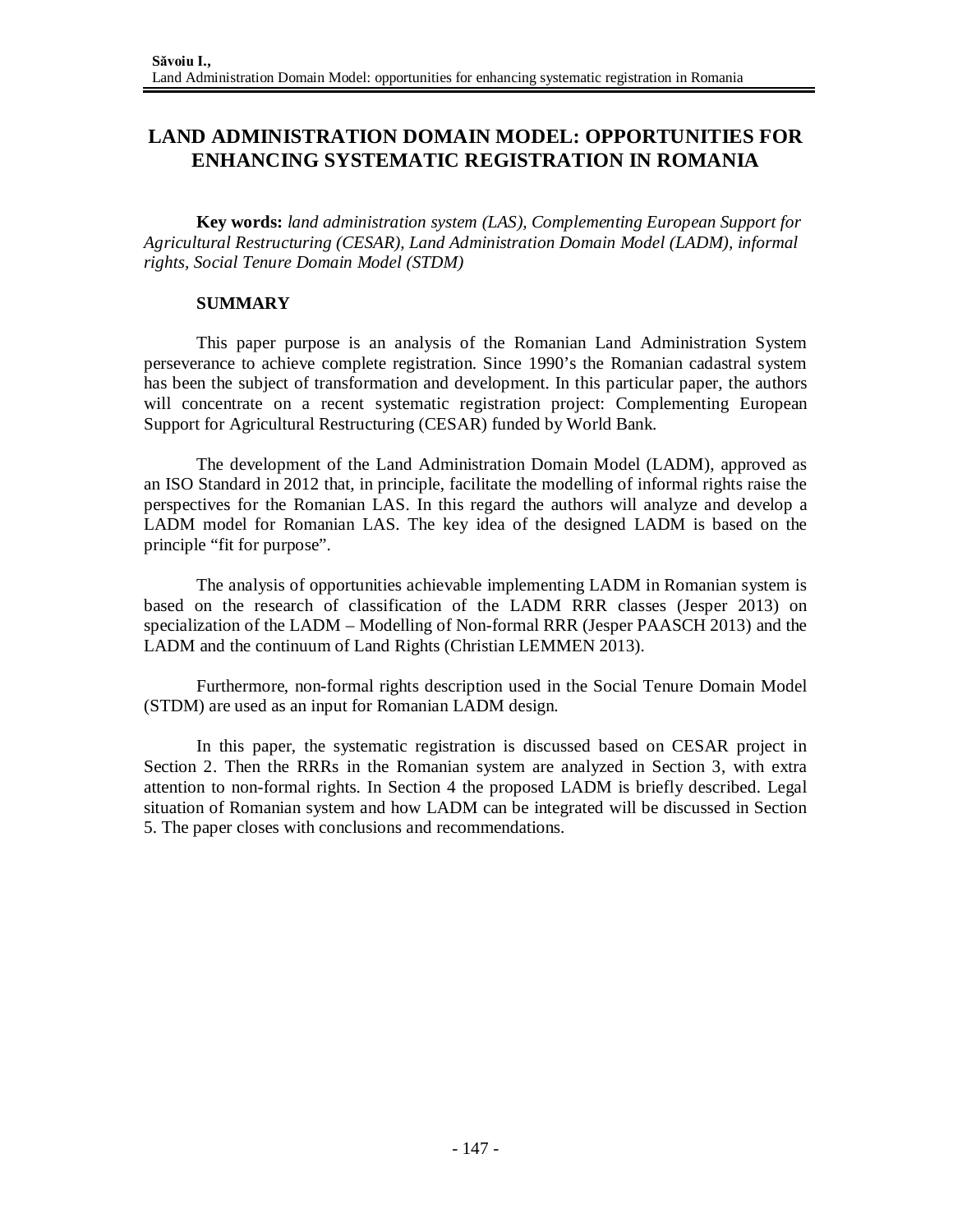#### **1. INTRODUCTION**

The development of Land Administration Domain Model, LADM, as a land tool to facilitate the possibility of all individuals to be covered by some form of land administration system, including the poor, should be an opportunity for the Romanian LAS to achieve the goal of complete registration.

Romanian National Agency for Cadaster and Land Registration (NACLR), the official authority in Romania, manage a system where the data are often incomplete, not up-to-date and sporadically registered.

At the same time, NACLR together with the Romanian Government and with the financial aid from the World Bank are trying to support systematic registration for rural areas. The Complementing European Support for Agricultural Restructuring, CESAR project, objective is to facilitate market-based farm restructuring through enhancing the ability of farmers, farm family members, and farm workers to manage their assets and income. Under this overarching objective, the Project will assist the Government of Romania (GOR) in (i) completing the property title registration of land assets in rural areas and (ii) improving the delivery of socioeconomic guidance services to the agricultural population. (WorldBank 2011).

In this paper the authors will present and discuss the issues encountered during project implementation. Important attention will be given to non-formal RRR recordation according to Romanian legislation. There is a high interest in Romania, at this point, to achieve complete registration of land. In this regard the core law for cadaster has been changed three times in the last one and half year. The purpose of the changes are mainly done to facilitate registration of land hold informally. A brief analysis of the RRR's recordation in the Romanian system will be presented in Section 3 of this paper. In section 1, Scope, of the LADM, among others, it is mentioned that the standard "provides terminology for land administration, based on various national and international systems, that is as simple as possible in order to be useful in practice. The terminology allows a shared description of different formal or informal practices and procedures in various jurisdictions". The STDM provides a land information management framework integrating formal, informal, and customary land systems and administrative and spatial components by facilitating the recording all forms of land rights, types of rights holders and all kind of land and property objects/spatial units (Jesper PAASCH 2013). The Social Tenure Domain Model (STDM) (Clarissa AUGUSTINUS 2006), brings all the required functionality together. The research made in the papers mentioned above will be used as a starting point for Section 4 of this paper where the LADM functionalities will be discussed. In Augustinus opinion STDM should contribute to poverty reduction, as the land rights and claims of the poor are brought into the formal system over time (AUGUSTINUS 2010).

In Romania, based on the on the information's from CESAR project, about 65-75% percent of the land is hold without proper legal documents. The land holders are called "possessors" and in this case the rights, restrictions and responsibilities are limited. In Section 5 of this paper, we will give more attention on the actual registration procedure for possessors and we will discuss how LADM can fit to the actual situation. The possibilities for improvement are also analyzed based on the proposed model for LADM.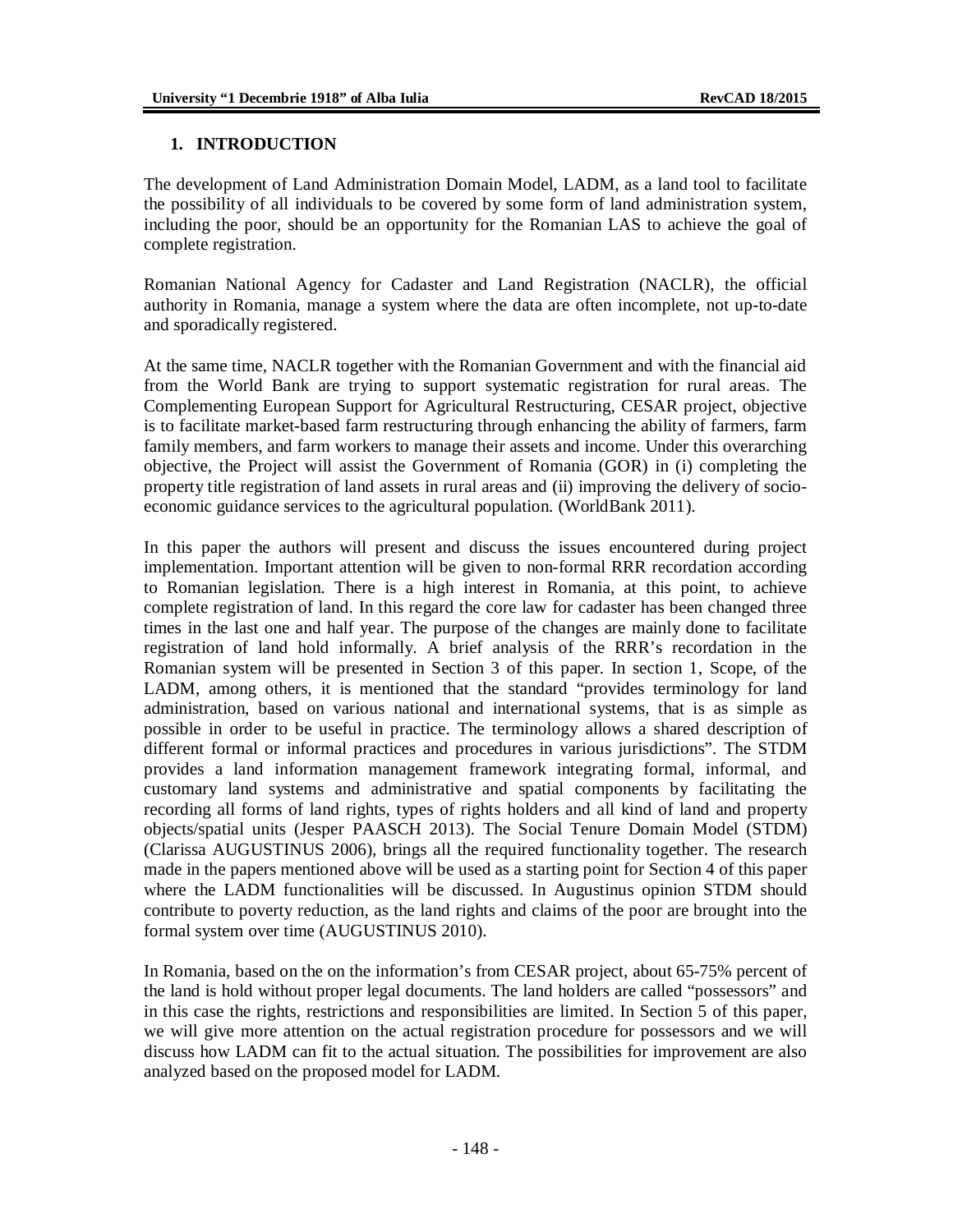# **2. SYSTEMATIC REGISTRATION ON C.E.S.A.R. PROJECT**

The project was announced in July 2010 by the National Agency for Cadaster and Land Registration (NACLR) and the eligible bidders from the private sector were invited to participate at the public auction. At this stage of the project were selected 19 administrative territorial units (communas, UAT) from 13 different counties. In March 2011 the contracts were assigned and the project started. In November 2011, another 31 administrative territorial units were selected by NACLR for implementation of systematic registration based on World Bank report. CESAR project was designed to be executed by the private surveyors companies.

In this paper the authors will concentrate on the process of systematic land registration from Vulcana Bai administrative unit that is part of the first lot of 19 administrative units selected for the World Bank founded project. In author's opinion, Vulcana Bai is a representative case study for the analysis of the current procedure for systematic land registration. Estimated duration and actual duration of the project, central and local authorities understanding of the process and the high percentage of land hold without proper documents are the main selection criteria. In general, these criteria apply to all of the administrative units involved in the project. The particularity of Vulcana Bai is the fact that it includes also a land titling process.

The National Agency for Cadaster and Land Registration divided all the 19 administrative units into four lots and based on the number of the estimated properties a certain amount of time has been allocated for each lot. The initial duration of our case study was estimated to 116 days. (WorldBank 2011).

With a number of approximately 7.150 properties Vulcana Bai is an average administrative unit in comparison with the others selected for the project. The procedure designed in the Terms of Reference and also included in the Romanian Land Administration System (LAS) comprise 9 main phases: publicity campaign, preliminary works, performance of technical work, acceptance of the systematic registration documentation, public display of the technical documents of the systematic registration, receipt and settlement of complaints, update of the technical documents of systematic registration, opening of land books and completion of systematic registration works.

The performance of the technical work is the core and the most time consuming phase of the project. It contains the determination of the cadastral sectors, preparation of the interview records, determination of the tarlas and quarters, identification and inspection in the field of the properties boundaries, drafting/updating the interview records and data collection and drafting of technical documents of the systematic registration. In this paper we will analyze the identification and inspection in the field of the properties boundaries and drafting/updating the interview records and data collection activities. The first activity is related to data acquisition techniques while the second one relates to RRR recordation principles.

A cadastral map represents boundaries of ownership or land use rights, e.g. customary land rights. Or informal land rights as possession or occupation. It is in fact a map where it is (or can be) visualized that people agree on the boundaries of their properties (or living area's or environment). (Oosterom 2012)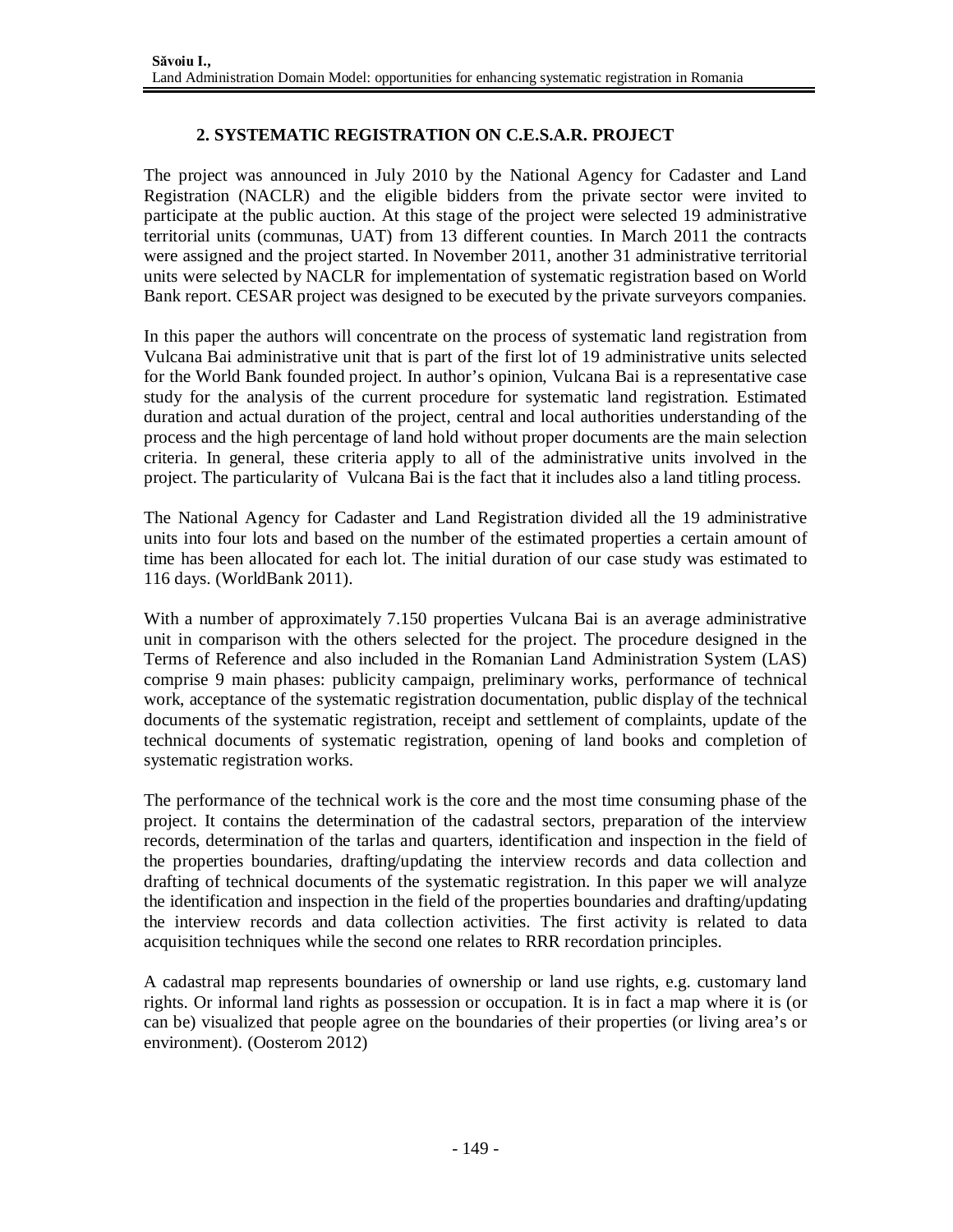The data acquisition techniques has a significant role in building the cadastral map of an administrative unit, a county or even a country. The "fit for purpose" principle it reflects on the time, money and scope of any project. Another important aspect is regarding the types of boundaries: fixed or general. Often distinction is made between "general" and "fixed" boundaries, see (Henssen 1995 and also Bogaerts and Zevenbergen, 2001). Henssen relates this to data where can be relied on. He states that the English system mainly relies on physical boundary feature, man-made or natural. The precise position of the boundary within these physical features depends on the "general" land law of the country concerned. This system is called the "general boundary system". The LADM also provides, however, for the precise surveyed boundaries to be "fixed" if desired by the owners (or other right holders). Inclusion of the survey data in Cadaster implies the boundary to be "legally fixed". (Oosterom 2012).

In the Technical Specifications of the project the aspects regarding the data acquisition techniques for both fixed and general boundaries are clear defined. For built-up areas (called intravillan) where most of the property boundaries are materialized through elements stable in time (e.g.fences), clearly identifiable, the limits can be determined by digitization from cadastral/topographical plans (see Figure 1) or ortophoto at 1:2000 scale or by surveying (total station, GNSS based surveys). In non-built-up areas (called extravilan) it shall be used the cadastral plans, where exists, or by surveying at least 4 points per tarlas (small area delineated by roads or water channels) (Figure 2).



Figura 1 – Cadastral plan for intravillan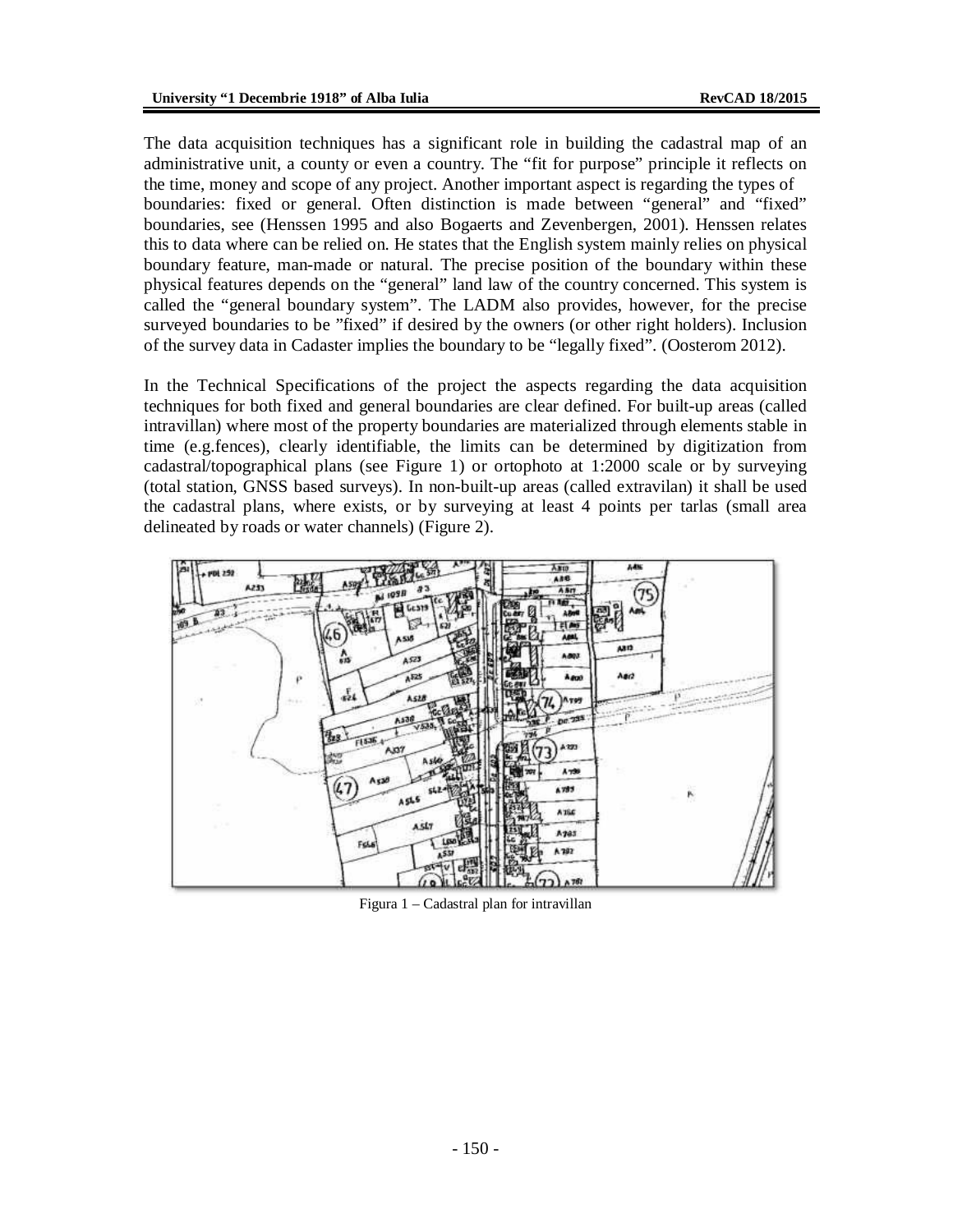

Figure 2 – Cadastral plan for extravillan

In the Technical Specifications of the project and also in the current legislation for sporadic registration of properties it is mentioned the procedure to follow when in the field are fixed or general boundaries. Nevertheless, Eterra the IT system for Romanian LAS, does not record any information about the boundary type. In all cases of land disputes, and not only, it is important to be known the type of the boundary. For systematic land registration when all the properties have to be registered and linked to the legal documents, boundaries are key factors in the process. According to (Oosterom 2012) most relevant for LADM is not the different approaches in data acquisition but the option to include the results of data acquisitions (and processing of those data).

Surveyors are often reticent about changing existing legal frameworks, or relaxing current registration systems (Williamson, 1997). Yet high standards of accuracy linked to legal accountability issues often make cadastral systems cumbersome and inflexible. (Clarissa AUGUSTINUS 2006). Data acquisition techniques are then critical in a cadastral system and influence the successful implementation of it. More often, data acquisition techniques are different in sporadic cadastral system and systematic registration. In sporadic registration the accuracy is high (scale 1:500) requiring survey with Total Station or GNSS based survey, while in systematic registration the data can be collected by digitization of cadastral/topographic maps or by using ortophoto.

Varying accuracies should be accepted because (Clarissa AUGUSTINUS 2006):

- Of the cost of generating accurate and comprehensive standardized information (Dale and McLaughlin, 1988, Ezigbalike, 1996);

- The approach that precise surveys are needed to prevent possible problems in the future is adding to present day problems, because there is insufficient information for decision making (Dale and McLaughlin, 1988);

- Of the difficulty in harmonizing standards when high accuracy sets the standard against which all other information is assessed (UNCHS, 1990);

- There is a possibility of using information produced for other purposes and by non surveyors and/or non professionals to populate the LIS/GIS;

- There is a range of new cheap technologies available, which make it possible to generate lower accuracy information quickly and in quantity;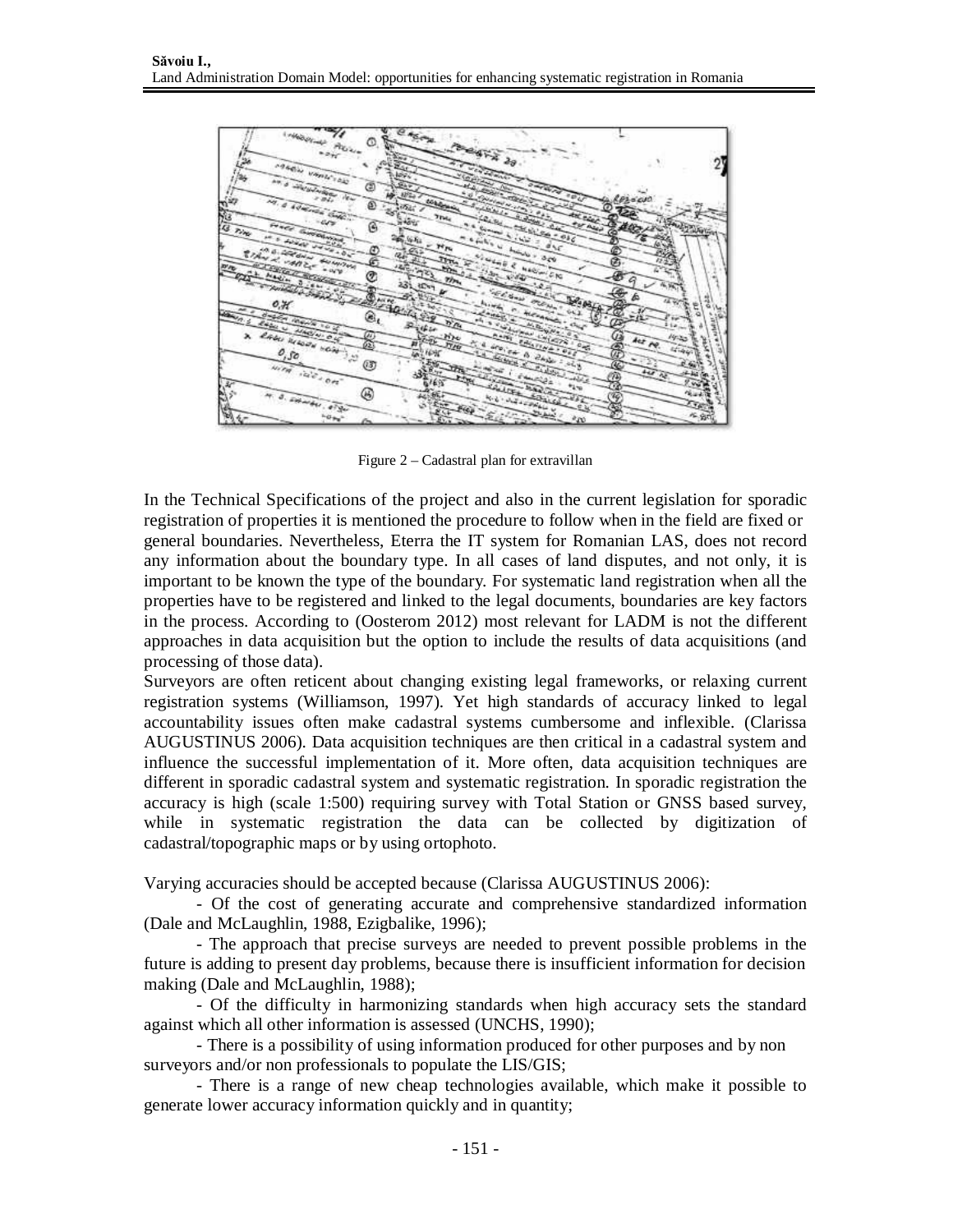- Use of lower accuracy surveys produced by local surveyors using measuring tapes, plane tables, hand held GPS and other methods should be possible (combination of data acquisition methods, see Molen, van der and Lemmen, 2005).

The use of high resolution satellite images (e.g. 50cm pixels or better) or ortophoto imagery, e.g. in the scale of 1:2 000 for rural and low density areas; and 1:500 scale for dense urban areas, will be sufficient for most land administration purposes (Stig Enemark 2014).

Furthermore, it is estimated that compared to satellite/ortophoto imagery, field surveys are about three times more costly in rural areas and about five times in urban areas (Stig Enemark 2014).

In Vulcana Bai systematic registration project, one major issues was the data acquisition techniques used. According to Technical Specifications of the Project the data shall be collected using different techniques such as: digitization from old cadastral plans, digitization from low scale ortophoto or surveying using Total stations or GPS. This "or" from the technical specifications have caused many troubles during project implementation.

In our case, the project started in March 2011 was expected to be completed 116 days later, but this did not happened. In March 2014, three years later, the project is not completed yet. Data acquisition technique is one of the source of misunderstanding. Another important issues was the legal status of properties which will be discussed in Section 3 of the paper.

In the stage two of the project, called preliminary works, the existing data has been analyzed and the most appropriate data acquisition techniques was selected. The entire analysis of data and all the working procedures have been written in the first document of the project: Preliminary report. The report has been approved by NACLR. Based on the project budget and scheduling the data acquisition technique selected was a combination between surveying and digitization of old cadastral plans. Moreover, a flight has been carried out to acquire high quality and up to date ortophoto of the administrative unit. The ortophoto has been used to check the quality of old cadastral plans and to identify the new developed area. In the case of identification of new built up areas complete measurements of the properties have been made. In the next stage of the project, performance of the technical works, a complete cadastral map of the administrative unit has been created and all the legal information regarding RRR's were linked to the spatial database. After the performance of the technical works was completed the documentation has been submitted to the Local Office for Cadaster and Land Registration (LCLR) for acceptance. The LCLR is a subdivision of the National Agency for Cadaster and Land Registration (NACLR) that manage the project at county level.

This is the point where the project has faced the major issues. Apart from the issues regarding the recordation of the RRR's, data collection techniques used was a reason for rejection of the systematic registration documentation. Working in a daily basis with a sporadic cadastral system the project become a challenge for the LCLR in all the country. Based on high precision and accurate measurements with the Total Station or GPS the sporadic registration system created a "standard" for the public surveyors regarding accuracy. As a consequence the same rule was applied in case of systematic registration and in most of the LCLR, topographic measurements for each property become a prerequisite. Analyzing the current situation we have identified at least two possible causes for such requirements: the current IT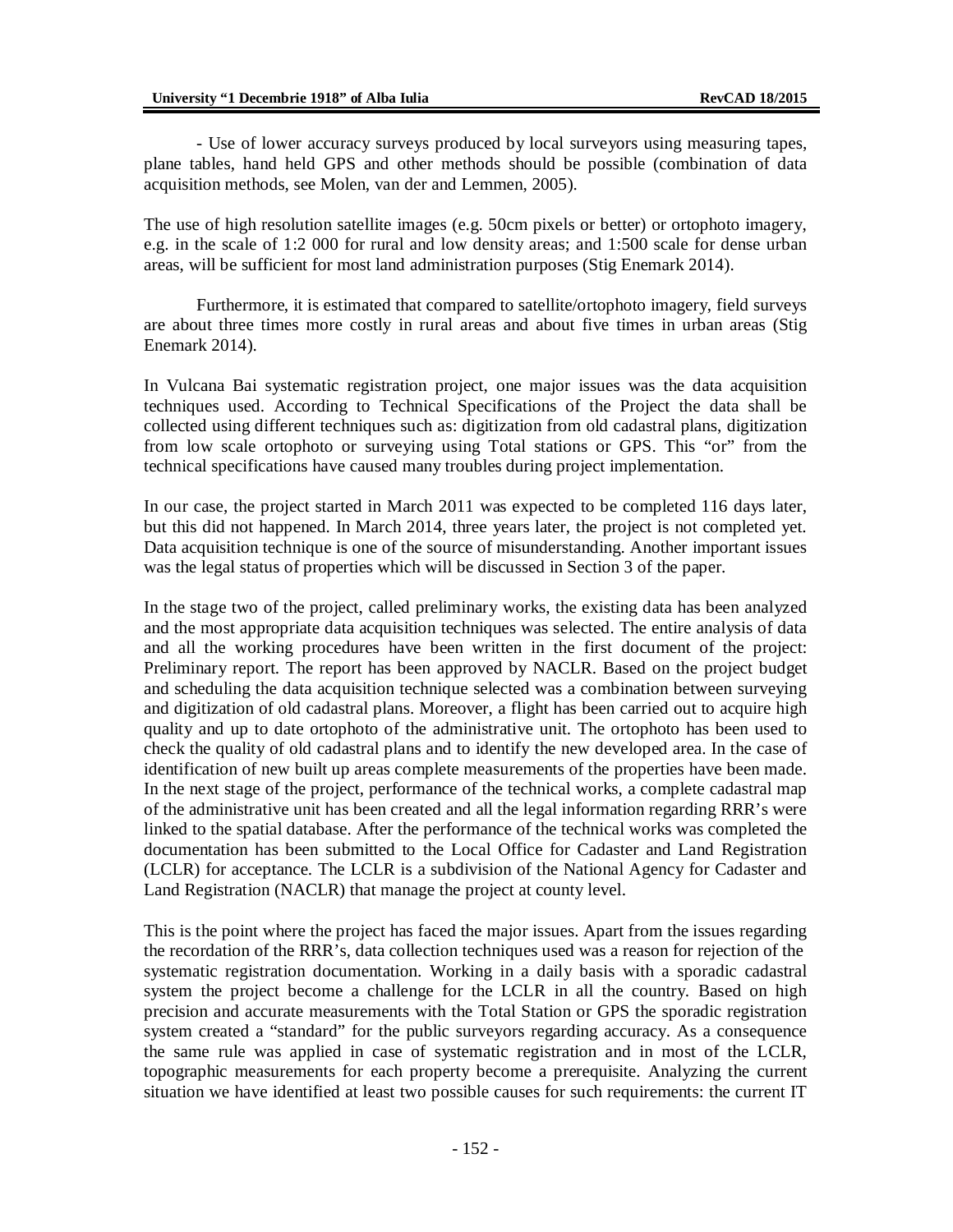system does not record the source of data (surveying, digitization) and misunderstanding of project specifications by local authorities.

According to Honorary President of the FIG (President 2007-2010) the spatial (information) framework should be developed using a *flexible* and *fit-for purpose* approach rather than being guided by high tech solution and costly survey procedures. Accuracy can then be incrementally improved over time when relevant and justified by serving the needs of citizens and society. In relation to the concept of continuum of land rights from UN Habitat such fitfor purpose approach could be referred to as a "continuum of accuracy". The key focus should be on providing secure land rights for all, and managing the use of land and natural resources for the benefit of local communities and the society as a hole. (ENEMARK April 2012) and (Christian LEMMEN 2013).

The Romanian IT system for land administration is implemented nationwide being used by the LCLR. The system is based on standard .xml file that contains cadaster and registration data. All the .xml files are loaded into a central database managed by NACLR. In this paper we will concentrate on the type of geometry and attributes for data stored in the central database. According to NACLR documentation the type of geometry is limited to polygons and the GEOMETRY feature class contains the following main attributes: SHAPE, NAME, COUNTY ID, SIRUTA.



Figure 3 – GEOMETRY and CADASTER attributes diagram

In the core database data and information's concerning the quality of the data, data acquisition techniques or accuracy are not recorded. In case of sporadic registration this did not caused many troubles although there are different types of data collected. Some of them are collected with Total stations, some with GPS technology and some with other technology. Furthermore, not all the points are measured with one of the technique mentioned above, some being mathematically calculated.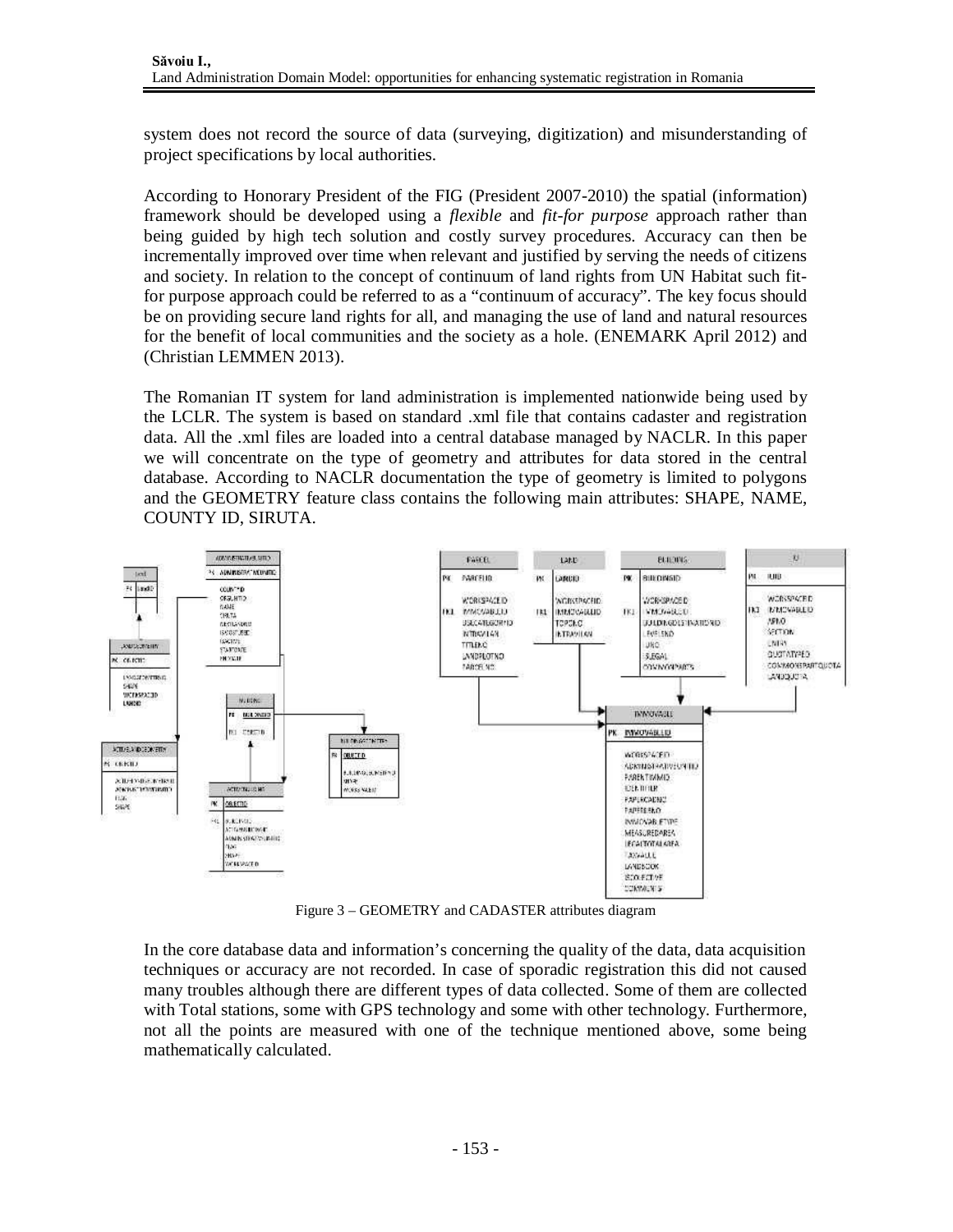The systematic registration process involve different data acquisition techniques, in most of the cases a mixture of few techniques, that are not matching with what the public surveyors are used to in the sporadic registration system. The reticence for the systematic registration process encountered during implementation might come also from this aspect of system. In this case they will not be able to make the difference between accurate surveying data and less accurate data obtained from digitization process.

According to (Oosterom 2012) data acquisition can be based on variety of approaches (low cost/high tech), which not always involves conventional terrestrial surveying. Observations may require transformations and adjustments, or corrections (e.g. rectangulation), before the cadastral geodata for spatial units can be edited. All different types of the geodata acquisition can be represented in LADM.

The LADM is organized into three packages: Party Package, Administrative Package and Spatial Unit Package and one subpackage: Surveying and Representation. In this section we will briefly describe the Spatial Unit Package and the related subpackage as a possibility for the Romanian LAS to improve the current system. The subpackage Surveying and Representation has at least the following instances according to ISO 19152 standard: LA\_Point, LA\_SpatialSource, LA\_BoundaryFaceString and LA\_BoundaryFace (figure 4). All the attributes for the above mentioned instances are presented in the Standard. The authors will present in this paper the attributes for instance LA\_SpatialSource as a comparison with the Romanian LAS.

The attributes of LA\_SpatialSource are:

- Measurements – The observations and measurements Value type Multiplicity - Procedure – The survey method used Value type Multiplicity - Type – The type of the spatial source Value type Multiplicity

The Surveying and Representation Subpackage has four code lists:

- LA\_MonumentationType: the LA\_MonumentationType code list includes all the various monumentation types, such as beacon or marker, used in a specific land administration profile implementation;

- LA\_SpatialSourceType: the LA\_SpatialSourceType code list includes all the various source types, such as survey plans or aerial photograph, used in a specific land administration profile implementation;

- LA\_InterpolationType: the LA\_InterpolationType code list includes all the various interpolation types, such as start, end or mid arc, applicable in a specific land administration profile implementation;

- LA\_PointType: the LA\_PointType code list includes all the various point types, such as control or cadastral, applicable in a specific land administration profile implementation.

Analyzing both diagrams, the differences regarding the attributes are obvious. The lack of attributes in case of systematic registration implementation in administrative units with a sporadic registration system might be a risk.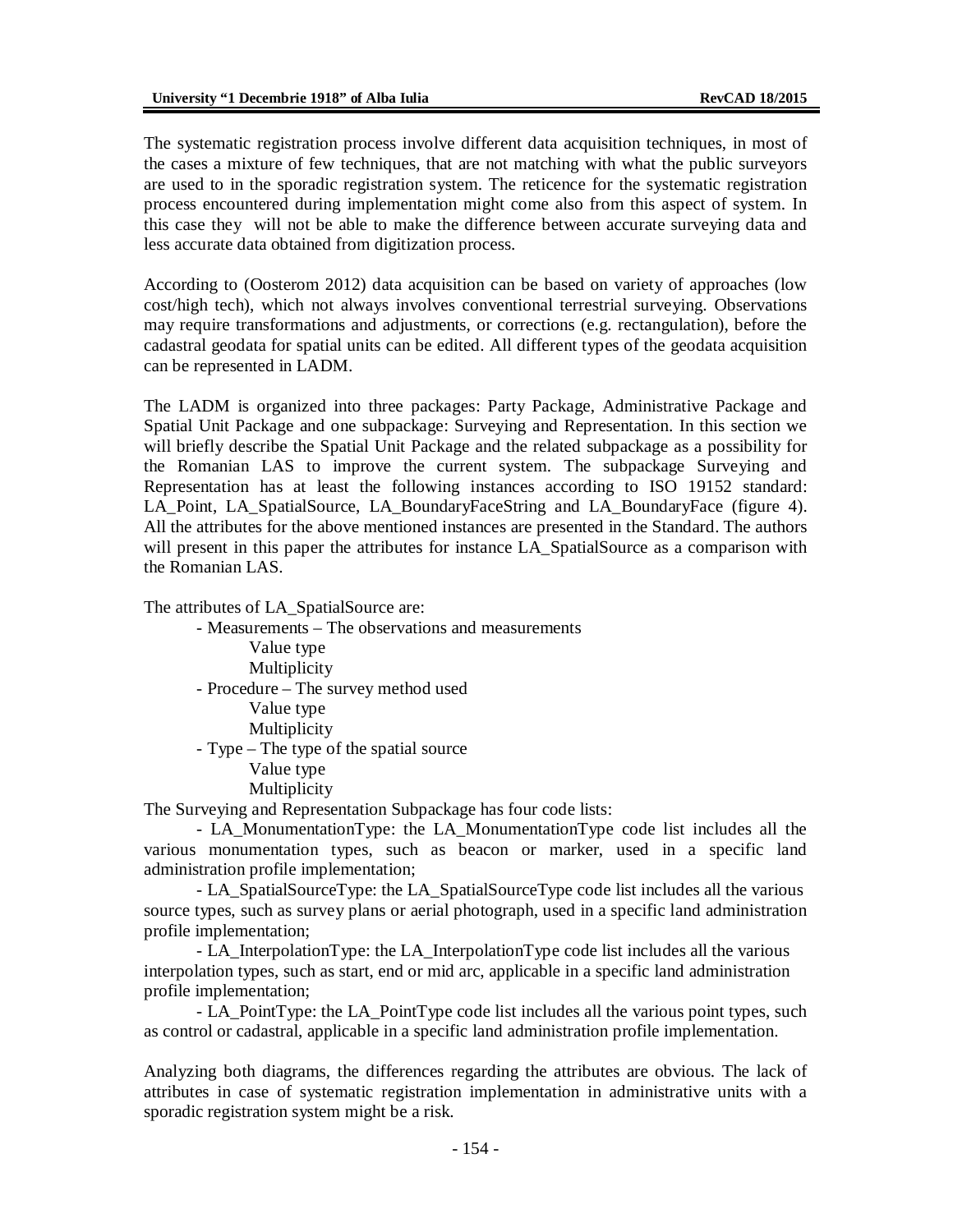

Figure 4 - Content of Surveying and Representation Subpackage with associations to other (basic) classes (ISO 19152)

According to (ENEMARK April 2012) accuracy relates to purpose. Accuracy of the information such as the parcel boundaries should be understood as a relative issue related to the use of this information, while technical standards are often inflexible and over the top for the purpose. The need for accuracy of the various features should be determined by the purpose of using this information for dealing with the various land administration functions. In this regard, the registration of legal and social tenure rights requires identification of object, but the process does not call for a high accuracy in itself. Also, planning and land development processes mainly require sufficient mapping for identifying physical and spatial objects rather than high accuracy. Any demand for accuracy may stem from issues such as high land value in dense urban areas or implementation of costly construction works.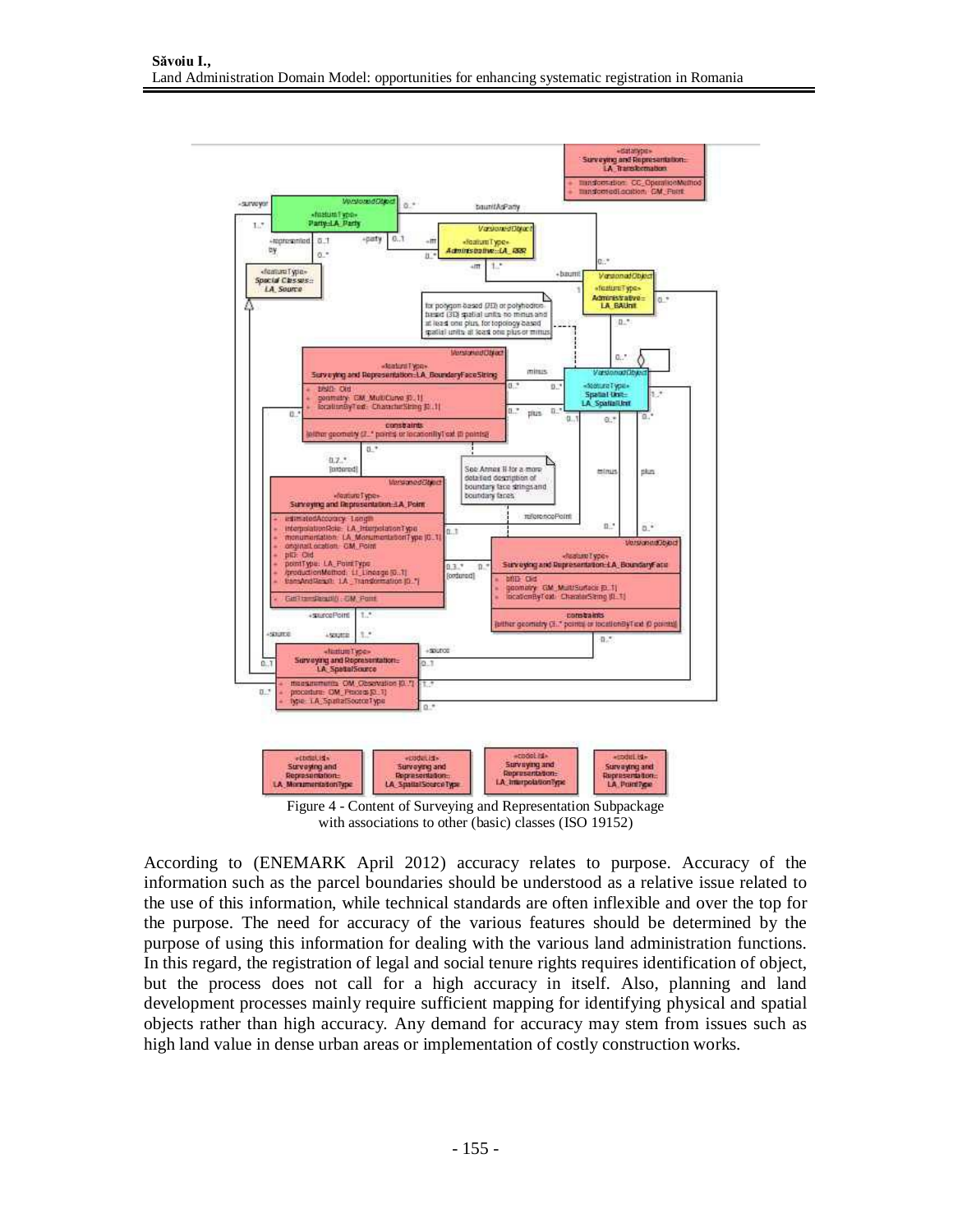#### **3. RRR'S IN THE ROMANIAN SYSTEM**

Rights, restrictions and responsibilities are related to ownership of land (Jesper PAASCH 2013). In the Romanian system the core law for cadaster and land registration is Law no. 7/1996. The procedure for systematic registration is described in the Technical specifications, used as well as a manual for registration. The major issues in the Romanian land administration system is registration of rights, registration and responsibilities for land hold informally. In Romania, before communist period existed two land registration systems: Land Title system established in 1870 and deed system in the rest of the country. Registration of informal land is slightly different in those regions depending on the old system. In Vulcana Bai, our case study, we had a deed system and the land always belonged to the landlords, they never belonged to the Romanian State.

In Vulcana Bai, from an estimated number of 7150 properties we identified 407 land titles issued during land adjudication in 1991 and other legal documents for another 1000 properties. The rest of the properties, about 75% from the estimated number, are hold informally. At the time when the project started the core law for cadaster and land registration did not offered the proper legal framework for registration of land possessed and used by people. This was, and still it is, the situation in most of the administrative units involved in the project. For example in the administrative unit of Sinca from an estimated number of 35.600 properties, legal documents are only for about 3.500 properties.

The local authorities did not approved the project as it was and they asked for other solutions in order to register the ownership for all land holders. Although the core law for cadaster and land registration has been change two times during the last three years, no accepted solutions have been accepted for our case study by LCLR. The only solution agreed and accepted by all the parties involved was to start a land titling process. The land titling process was not easy and straight forward and took one and a half year. Furthermore, the process was not included in the contract and was not paid by NACLR. This was the only administrative unit (from CESAR project) where a land titling project was requested by local authorities. Comparing with the estimated duration for systematic registration of 116 days it is obvious that this is not the appropriate solution to be used.

Existing land administration systems have limitations because of the fact that informal and customary tenure cannot be included. Generally, the systems are not designed for this purpose (Jesper PAASCH 2013) see also (Fourie, van der Molen, Groot, 2002, FIG/COST, 2004; Lemmen et al. 2006, FIG 2010). A social tenure is needed to fill the gap (Jesper PAASCH 2013).

As it is presented in Section 1 Scope of the Standard LADM could be a solution to register the land hold informally in a fast and easier manner. The Administrative package of the LADM includes three specialization classes: LA\_Right, LA\_Restrictions and LA\_Responsibility (figure 5).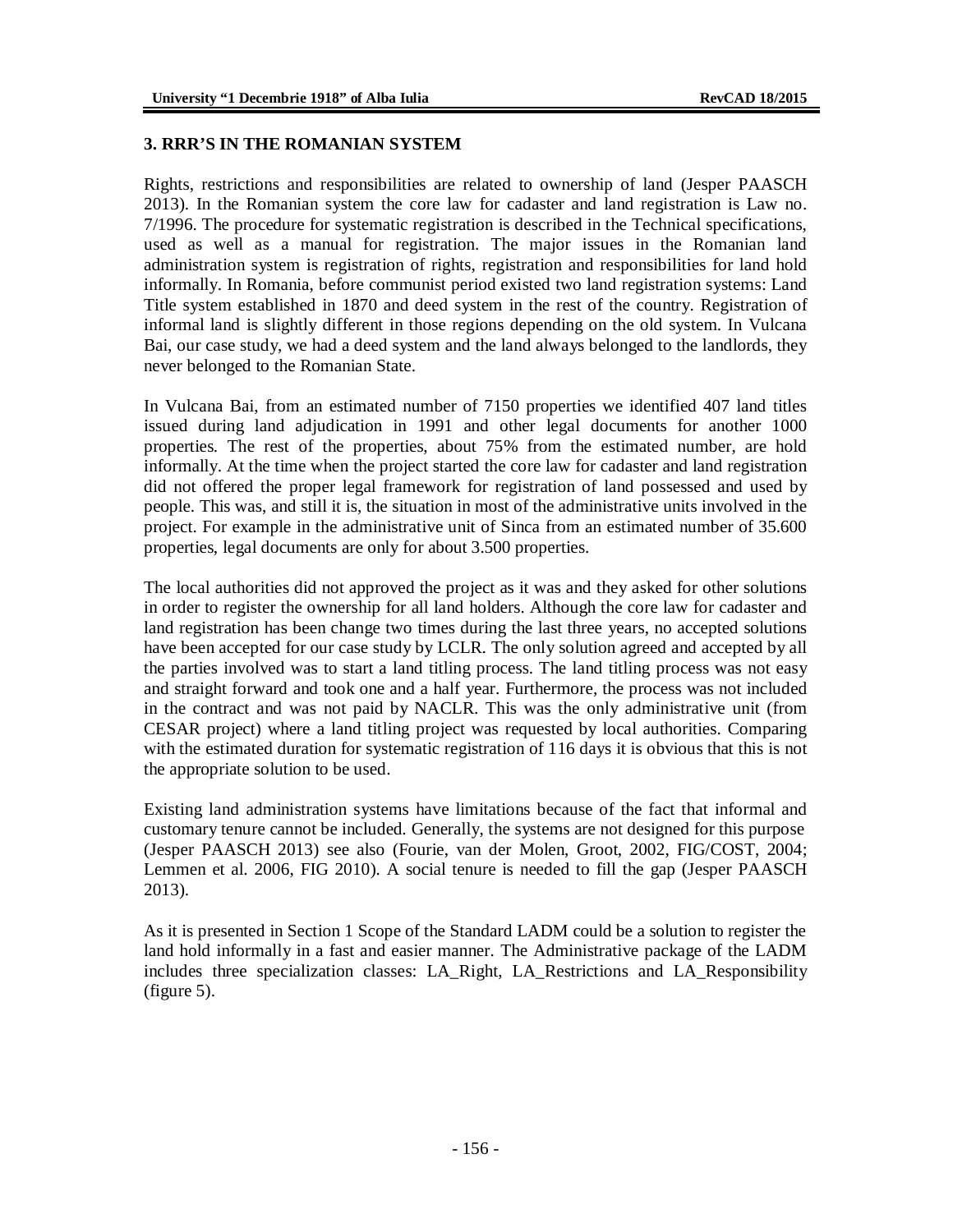

Figure 5 Classes of administrative package (ISO 19152)

In an effort to improve the current legal framework, central authorities have change the legislation during project implementation in order to regulate the registration of land hold informally. On the other side some local authorities (like in our case study) become more and more confused and did not apply the legislation as it was designed to be implemented. Furthermore, the law has be understood differently from a Local Cadaster and Land Registration Office (LCLR) to another.

In most developing countries the legal framework is a barrier for introduction of systematic registration. The Romanian NACLR has made continuous efforts to improve the legal framework for the purpose of systematic registration. At this moment, the legal framework is flexible enough to build a "fit-for-purpose" land administration system. Although at the high institutional level the change has been made, at the local level the legal framework has been poorly understood. Thereis an urgent need for building the capacity along LACR to facilitate the implementation of the current legislation.

Land professionals, both from private and public sector, used with a sporadic registration system that implies high accuracy, are reticent to the change. The hearts and minds of land professionals need to be turned to fully understand and embrace the fit-for-purpose approach (Stig Enemark 2014).

## **4. LAND ADMINISTRATION DOMAIN MODEL (LADM)**

The purpose of the Land Administration Domain Model (LADM) is not to replace existing systems, but rather to provide a formal language for describing them, so that their similarities and differences can be better understood (ISO 2012).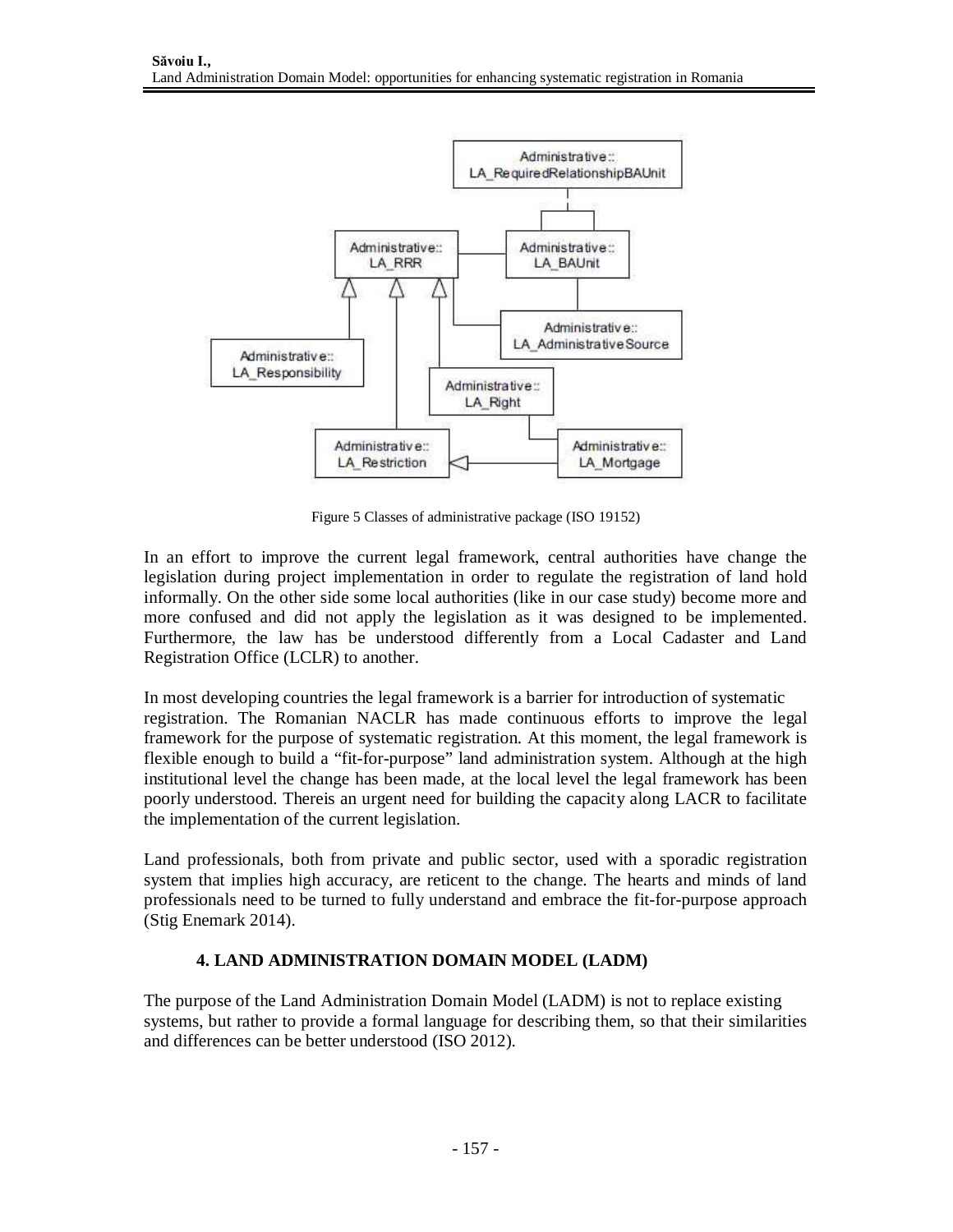In this paper, the authors does not intend to change the current system. The purpose of this paper is to analyze different solution that improve the existing system and to analyze different methods that might avoid issues encountered during systematic registrations projects.

LADM is a good opportunity for standardization and improvement of international informations exchange. In the context of approving the law that allows internationals to own land in Romania it is high interest for standardization and a common language.

Until now, most countries (or states, or provinces) have developed their own land administration system. One country operates a deed registration system, another a title registration system. Some systems are centralized, and other decentralized. Some systems are based on a general boundary approach, others on fixed boundaries. Some systems have a fiscal background, others a legal one. The different implementations (foundations) of the various land administration systems do not make meaningful communication across borders easy. However, looking from a distance, one will observe that the different systems are in principle largely the same they are all based on the relationship between people and land, linked by (ownership or use) rights, and are in most countries influenced by developments in Information and Communication Technology (ICT) (ISO 2012).

The core of LADM is in four basic classes: LA\_PARTY, LA\_RRR, LA\_BAUnit and LA\_SpatialUnit. These are defined as follows:

- Basic class LA\_Party represents persons, groups or organizations that play a role in a rights transaction. The abbreviation RRR in basic class LA\_RRR means "Rights, Restrictions and Responsibilities". A right is defined in LADM as an action, activity or class of actions that a system participant may perform on or using an associated resource. It should be noted here that a right may provide a formal or informal entitlement to own or do something; and further that the International Standard (IS) deals with real rights and personal rights. Real rights are rights over or in respect of spatial units (e.g. ownership, or usufruct). Personal rights are rights that parties have (e.g. fishing rights, grazing rights, or use rights). It is important to see that rights may be overlapping, or may be in disagreement and can be represented as such. A restriction is the formal or informal obligation to refrain from doing something. A responsibility is a formal or informal obligation to do something (João Paulo HESPANHA 2013).
- A basic administrative unit (basic class LA\_BAUnit in LADM) is an administrative entity, subject to registration (by law), or recordation (by informal right, or customary right, or another social tenure relationship), consisting of zero or more spatial units against which (one or more) unique and homogenous rights (e.g. ownership right or land use right), responsibilities or restrictions are associated to the whole entity, as included in a land administration system. Basic class LA\_SpatialUnit is defined as a single area (or multiple areas) of land and/or water, or a single volume (or multiple volumes) of space. (João Paulo HESPANHA 2013).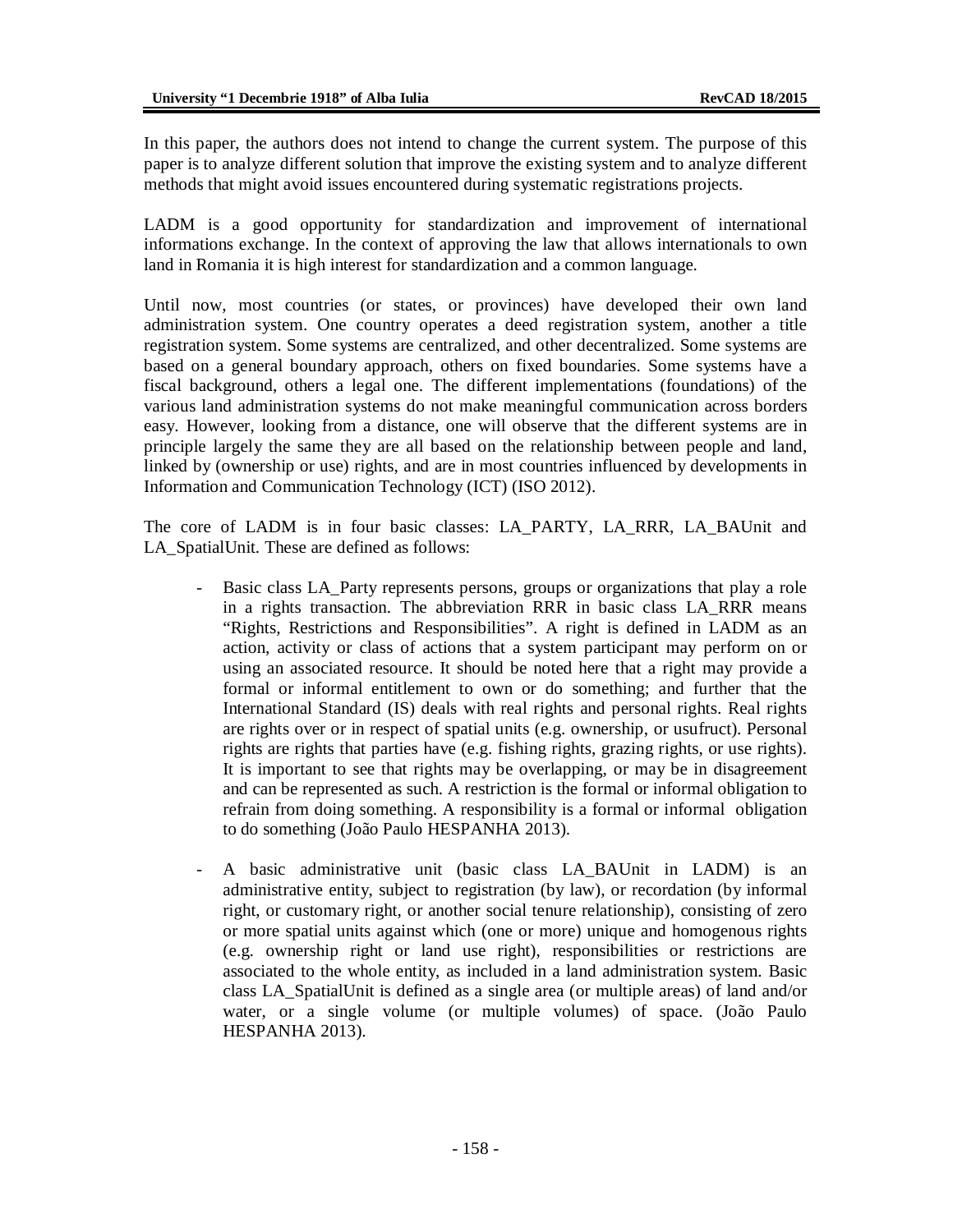

Figure 6 – LADM Basic Classes (ISO 19152)

# **5. LADM OPPORTUNITY FOR ROMANIAN LAND ADMINISTRATION SYSTEM**

Land administration in Romania, in the perspective of systematic registration, require flexibility and capacity building. Current timeframes and costs for systematic registration projects are too high. In Vulcana Bai, our case study, from an estimated duration of 4 months, it was extended up to 3 years (until now when the project is not completed yet). In terms of costs, the contract value was around 14 euro/parcel and the real cost for company that implemented the project will be at least double, if not even more.

According to (Stig Enemark 2014) in many developed regions of the world this countrywide spatial framework has been developed over two centuries as large scale cadastral mapping and maintained through property boundary surveys conducted to a high accuracy according to long standing regulations and procedures. With a total number of 2 686 rural administrative units (expecting urban areas), Romania might achieve complete coverage with cadastral maps in 27 years (with an estimated 100 administrative units completed per year). Calculating on actual rate 2 administrative units per year (6 administrative units completed in 3 three years according to CESAR project report) it will take around 900 years.

The Social Tenure Domain Model (STDM) is a concept rather than a software package. The concept is flexible and enables all legal and social tenure rights to be captured (FIG/GLTN, 2010). The STDM is a sub-version of the new ISO standard on Land Administration Domain Model (ISO 19152, 2012) that presents a generic and inclusive solution as a way forward for building flexible land administration systems (Stig Enemark 2014).

The current Information and Communication Technology (ICT) model, ETERRA, is integrated and has a country coverage. Although it is useful for sporadic registration system, the system offer limited possibilities for registration of social tenure rights. The spatial framework in the current system is also limited. Informations about different data acquisition techniques cannot be registered in the system.

Land Administration Domain Model (LADM) should be used as a source of inspiration to update the existing ICT system. As it was presented in Section 2 of this paper, LADM offer the possibility, for example, to record data about the accuracy and data acquisition techniques used. Flexibility is the key characteristic. It is about flexibility in terms of demands for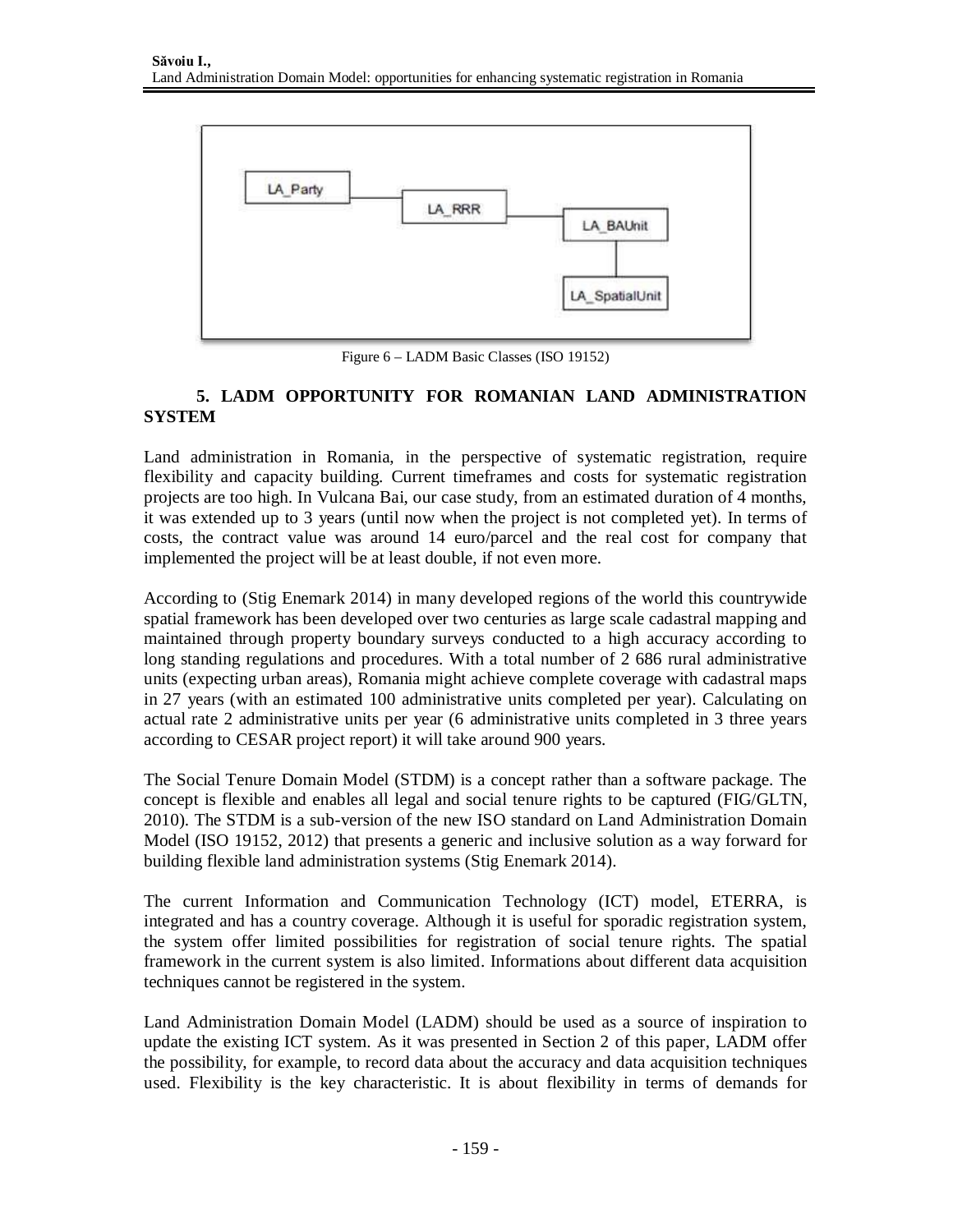accuracy, demands for spatial information and recording of legal and social tenure, and in shaping the legal framework to accommodate societal needs (Stig Enemark 2014).

#### **6. CONCLUSIONS AND RECOMMENDATIONS**

The purpose of this paper is not to criticize the existing land administration system. Important issues and bottlenecks encountered during a systematic registration project are highlighted and discussed. Opportunities for improvement and for making the system more flexible are presented in the paper.

The key message of the paper is related to "fit-for-purpose" land administration system and capacity building. The authors decided to close the paper with a citation from FIG Publication no. 60 which it is relevant for our study.

According to (Stig Enemark 2014) the fit-for-purpose approach for providing the spatial framework can be outlined in four principles:

- General boundaries rather than fixed boundaries
- Aerial images rather than field surveys
- Accuracy relates to the purpose rather than technical standards
- Opportunities for updating, upgrading and improvement.

Even if the land professionals may to some extent be reluctant to comply with this kind of fitforpurpose approach, it actually offers a range of opportunities. Firstly, the land professionals will obtain an increased client base by being able to serve the total population rather than only a small elite. Furthermore, the approach implies that land professionals will undertake a more managerial role in relation to managing and using the land related data rather than just creating them. The land professionals will be responsible of the process for establishing the system and also for training, managing and supporting the locally trained staff to carry out the field work. ….. The profession is being seriously challenged to solve land issues faster. Land professionals are at a very significant juncture and if a comprehensive journey of change is not successful then other professions or government generalists will most possibly fill the vacuum (Stig Enemark 2014).